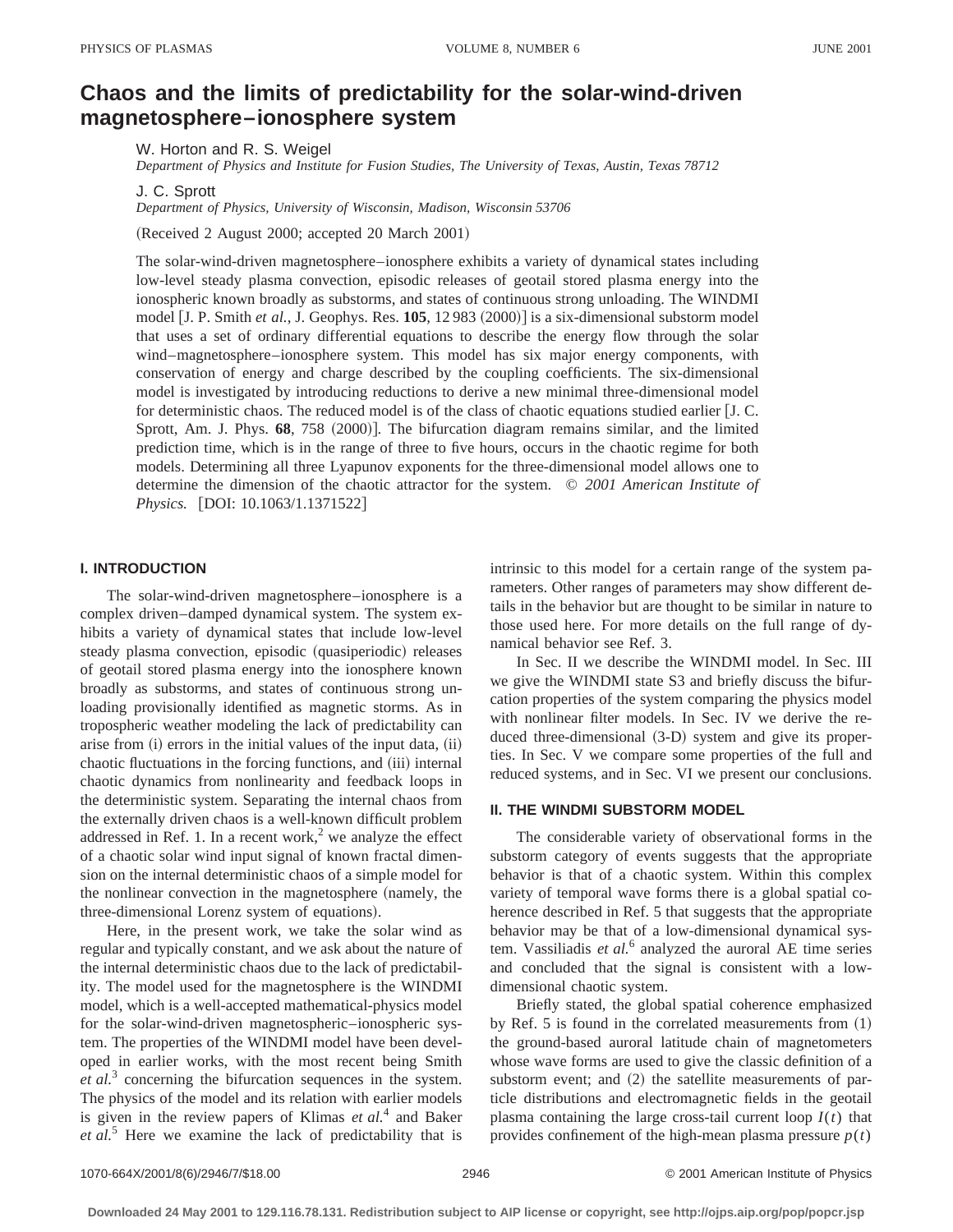plasma. High pressure here means that the volume-averaged plasma pressure  $\langle p \rangle$  is comparable to the lobe field magnetic pressure  $B_l^2/2\mu_0$  produced by the large ( $\geq 2 \times 10^7$  A) geotail current loop. The solar wind voltage  $V_{sw}$  driving the system arises from the solar wind–Earth magnetic dipole dynamo electric field that maps into the geotail plasmas as the potential  $V(t)$  producing the **EXB** plasma convection. Satellites measure large parallel plasma ion flow velocities, which are described by the energy variable  $K(t)$ . The final pair of dynamical variables are the parallel field-aligned plasma current,  $I_1(t)$ , also inferred by satellites from  $\delta \mathbf{B}_{\perp}$ , and the ionospheric-voltage imprint  $V_1(t)$  of the geotail voltage  $V(t)$ onto the ionosphere. The physics of the model is given in Refs. 7 and 8, where diagrams of the somewhat complicated three-dimensional magnetospheric–ionospheric geometry are given. The model is called WINDMI for the solar-winddriven magnetosphere–ionosphere coupled systems.

The WINDMI model is a six-dimensional  $(6-D)$  physics model that describes quantitatively the distribution of the energy flux through the system, through a set of ordinary differential equations derived from basic plasma physics properties of the system. There are six major energy components of the system, with the conservation of energy and charge described by the coupling coefficients in the nonlinear system of differential equations. A variational derivation of the WINDMI model is given in Ref. 8, and the mathematical properties of the states described by the WINDMI model are given in Ref. 3. Here we focus on the system described as S3 in Smith *et al.*<sup>3</sup> a state that characterizes many features of the substorm dynamics as the solar wind dynamo voltage,  $V_{sw}$ , increases from low to high values.

We will investigate two questions concerning the WINDMI description of the substorm dynamics. First, we ask whether the six-dimensional energy system can be reduced to the minimal order three-dimensional system of a deterministic chaotic system described by ordinary differential equations. In particular, we also examine what is lost by this series of reductions. In making the reduction to a threedimensional system, the faster-evolving energy components are taken analytically to be given by their local fixed point or ''equilibrium'' values. In making this replacement, the energy and charge conserving features of the full ODE system are lost during rapid transients. The only practical method of judging how much fidelity is lost by these reductions is by comparing the dynamics of the full and reduced system. While there are differences in the solutions, we show that the minimal three-dimensional system dynamics parallels that of the full system in many ways.

Second, we ask what the minimal model tells us about the intrinsic limits of predictability in the system. In the process of making the reduction to the three-dimensional system we isolate the essential nonlinearity in the system. We show that the unloading function in the pressure equation is the intrinsic origin of the chaotic dynamics. The other nonlinearities, such as that of the increasing ionosphere conductivity with the increasing power deposited through the ionospheric current system, modify the dynamics in ways consistent with the changes described by Ref. 9. While important, this ionospheric nonlinearity is not the origin of the complex series of bifurcations and inverse bifurcations contained in the WINDMI model.

A valuable property of low-order dynamical models is the relative precision with which the Lyapunov exponents for the tangent flows can be calculated.<sup>10</sup> The largest Lyapunov exponent, designated as LE, determines the rate of divergence of neighboring trajectories. For a positive LE the reciprocal is then for one *e*-folding of neighboring orbits and sets the limit of predictability. For typical solar wind conditions we will show that the intrinsic time limit is of order three hours for moderately strong solar wind driving voltages.

Determining all three Lyapunov exponents for the minimal model also allows us to determine the Lyapunov dimension<sup>11</sup> of the chaotic attractor for the system as  $D_L$  $\approx$  2.12. We compare this result with that calculated from the correlation dimension of 2.14 and with that given earlier for a very simple analog model made up of a Rössler chaotic solar wind driving a Lorenz magnetosphere–ionosphere model system in Refs. 12 and 13.

A benchmark for modeling the nearly constant solar wind input voltage is the 30 h long passage of a magnetic cloud event on January 14/15, 1988 in which a coherent, slowly rotating, large  $(10–20$  nT) interplanetary magnetic field  $(MF)$  passed over the Earth. The Farrugia *et al.*<sup>14</sup> synopsis of the magnetosphere–ionosphere activity during this event showed that 22 substorms occurred during the 18 h period of  $B_z(\text{IMF})<0$  during which  $V_{sw}$  is substantial. This magnetic cloud event was modeled in Ref. 13, where the lobe inductance was calculated as a function of the IMF magnetic field. The baseline values of the physics parameter vector **P** were calculated in Refs. 7, 8 with the use of standard magnetospheric physics models.

### **III. THE WINDMI STATE S3**

The WINDMI dynamical model of the Earth's magnetosphere is a set of six first-order ordinary differential equations whose solutions are chaotic for values of the parameter vector **P** of interest. Smith *et al.*<sup>3</sup> expressed these equations in dimensionless form as

$$
\frac{dI}{dt} = a_1(V_{sw} - V) + a_2(V - V_i),
$$
\n(1)

$$
\frac{dV}{dt} = b_1(I - I_1) - b_2 P^{1/2} - b_3 V,\tag{2}
$$

$$
\frac{dP}{dt} = V^2 - K_{\parallel}^{1/2} P\{1 + \tanh[d_1(I-1)]\}/2,\tag{3}
$$

$$
\frac{dK_{\parallel}}{dt} = P^{1/2}V - K_{\parallel},\tag{4}
$$

$$
\frac{dI_1}{dt} = a_2(V_{sw} - V) + f_1(V - V_i),
$$
\n(5)

$$
\frac{dV_i}{dt} = g_1 I_1 - g_2 V_i - g_3 I_1^{1/2} V_i^{3/2},\tag{6}
$$

**Downloaded 24 May 2001 to 129.116.78.131. Redistribution subject to AIP license or copyright, see http://ojps.aip.org/pop/popcr.jsp**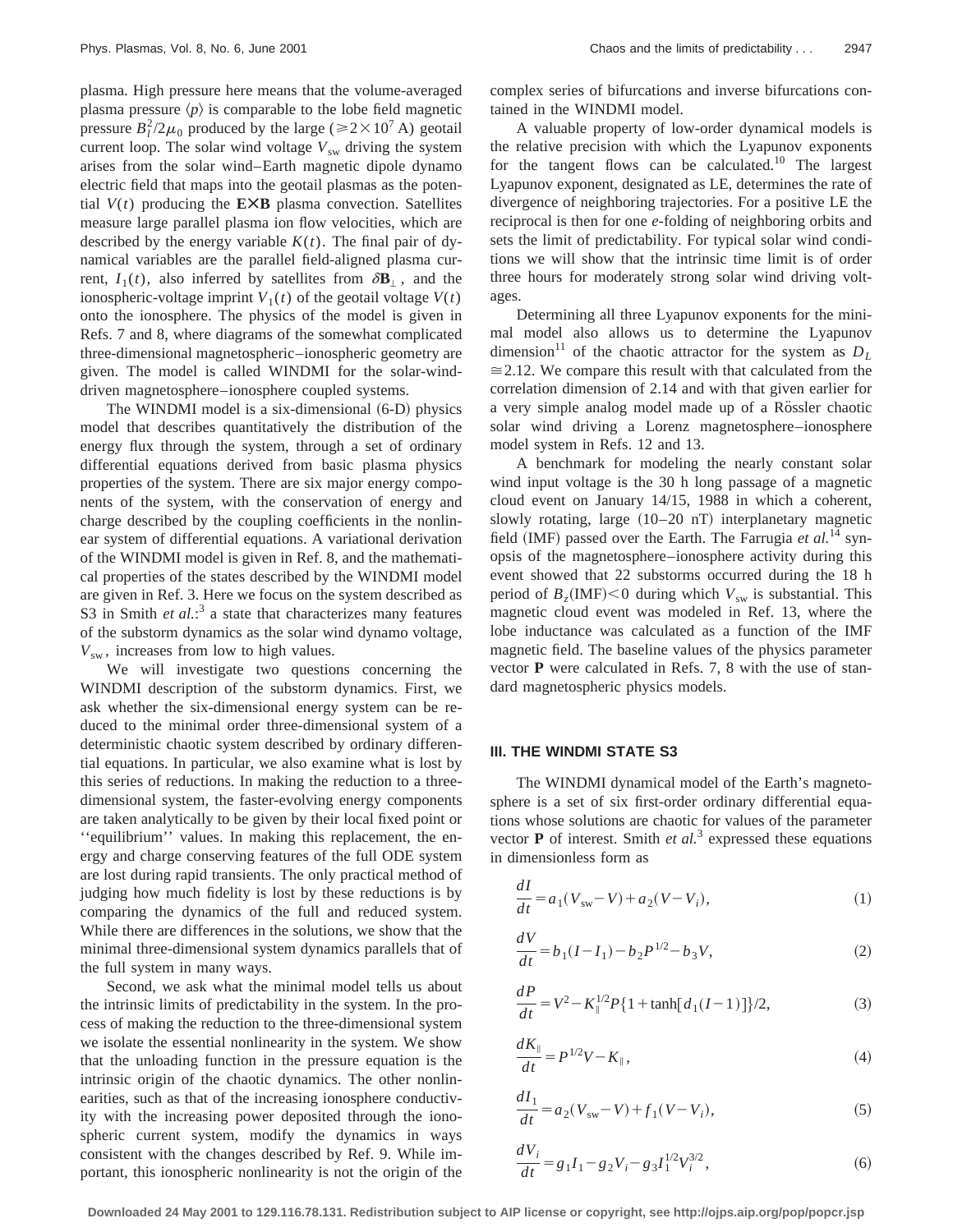

FIG. 1. Bifurcation diagram for the full WINDMI model given in Eqs.  $(1)$ – $(6)$ . The local maxima and minima found from the cross-tail voltage  $V(t)$  are plotted vertically for each fixed  $V_{sw}$  value on the horizontal axis. The system goes from a stable fixed point ( $V_{sw} < V_1 \approx 2.7$ ) to a limit cycle  $(2.7 < V_{sw} < 3.6)$ , though a period doubling sequence of bifurcations to chaos, and then through the inverse bifurcations to a state of steady unloading.

where the coupled current loop equations  $(\dot{I}, \dot{I})$  have been diagonalized. The ten dimensionless parameters define a parameter vector **P** that characterizes the global state of the magnetosphere–ionosphere system. General properties of the four magnetosphere–ionosphere states S1, S2, S3, S4 are discussed in Ref. 3. A system that appears to conform closely to the known wave forms of the classic internally triggered type I substorms is defined by the following parameter values:  $P(S3) = [a_1 = 0.247, a_2 = 0.391, b_1 = 10.8, b_2]$  $=0.0752, b_3=1.06, d_1=2200, f_1=2.47, g_1=1080, g_2=4,$  $g_3$ =3.79]. The dimensionless time scale  $\Delta t$ =1 for this state corresponds to 20 min.

The system of Eqs.  $(1)$ – $(6)$  provides a mathematicalphysics prediction system that takes solar wind input data and yields six major energy components of the magnetosphere–ionosphere system. A recent work $^{15}$  pursues the use of the system as a network for the prediction of substorms by optimizing the values of **P** over a substorm database. The optimization is carried out by setting the acceptable physical range of each parameter and then using a minimization of the average relative variance of the difference between the prediction and the data. A more direct method for the construction of prediction filters is to use local linear ARMA filters<sup>16,17</sup> or neural networks.<sup>18</sup> These network methods contain many adjustable weights typically more than 100 weights. Thus, they will generally produce a lower error in a metric, such as the average relative variance, than the physics models. The nonlinear filters require extensive training on a substorm database to derive the value of the weights. Issues such as the origin of the chaotic behavior from either the solar wind or the internal nonlinear dynamics, however, cannot be resolved by these nonlinear black box methods.

The bifurcation sequence for the S3 state as the solar wind voltage increases from  $V_{sw}$ =0 to 10 ( $\simeq$ 200 kV) is shown in Fig. 1. Briefly described, at  $V_{sw}$ =2.6, there is a bifurcation from a stable fixed point (ground state magnetosphere) to a limit cycle. At  $V_{sw} \approx 3.6$ , a period doubling bi-



FIG. 2. Largest Lyapunov exponent for the four-dimensional model given in Eqs.  $(1)$ – $(4)$ , using Eqs.  $(7)$  and  $(8)$ .

furcation sequence begins culminating in chaotic bands. Then for  $V_{\text{sw}}$  > 5.5 a sequence of inverse bifurcations occurs, taking the system to a steady state with high-level convection.

# **IV. REDUCTION TO A MINIMAL 3-D DYNAMICAL MODEL**

A reduced form of Eqs.  $(1)$ – $(6)$  results from setting the last two time derivatives  $\left[$  in Eqs.  $(5)$  and  $(6)$  $\right]$  to zero and solving for  $I_1$  and  $V_i$ , giving

$$
V_i = V + a_2 (V_{sw} - V)/f_1,
$$
  
\n
$$
I_1 = g_3^2 V_i^3 / 2g_1^2 + g_2 V_i / g_1 + (g_3 V_i^2 / 2g_1^2) (4g_1 g_2 + g_3^2 V_i^2)^{1/2}.
$$
\n(8)

The full solution relaxes to these fixed points in the (nonlinear)  $R_1C_1$  time scale of  $1/[g_2+g_3(I_1V_1)^{1/2}]$ , which for the S3 state is short,  $\leq 10^{-1}$ , corresponding to a few minutes. Substituting Eqs.  $(7)$  and  $(8)$  into Eqs.  $(1)$ – $(4)$  yields the first reduced system. The negative branch of the square root function in Eq.  $(8)$  is not physically accessible.

The reduced four-dimensional system obtained by using Eqs.  $(7)$  and  $(8)$  to eliminate Eqs.  $(5)$  and  $(6)$  was solved numerically. The results are very similar to the bifurcation diagram shown in Fig. 1 for the full system, Eqs.  $(1)$ – $(6)$ , shown in Fig. 1. Figure 2 shows the largest Lyapunov exponent for the reduced system plotted versus  $V_{\text{sw}}$ .

Negative values of the largest Lyapunov exponents imply stable fixed point solutions, zero values imply limit cycles or perhaps toruses, and positive values imply chaos. The attractors in the various regions resemble those for the full 6-D system. In the chaotic region, the Lyapunov exponent is typically about 0.1, implying a growth time of errors in the initial conditions of about 3 h. The calculation uses a fourth-order Runge–Kutta integrator with a step size of 0.1 and 200 000 iterations for each  $V_{\text{sw}}$  value.

From numerical experiments, it turns out that  $a_2$  can be set to zero and the ionospheric voltage  $V_i$  taken equal to the cross-tail convection voltage  $V_i = V(t)$  eliminating Eq. (6) without destroying the chaos, which gives a plot similar to that of Fig. 2. This last reduction eliminates  $g_1$ ,  $g_2$ , and  $g_3$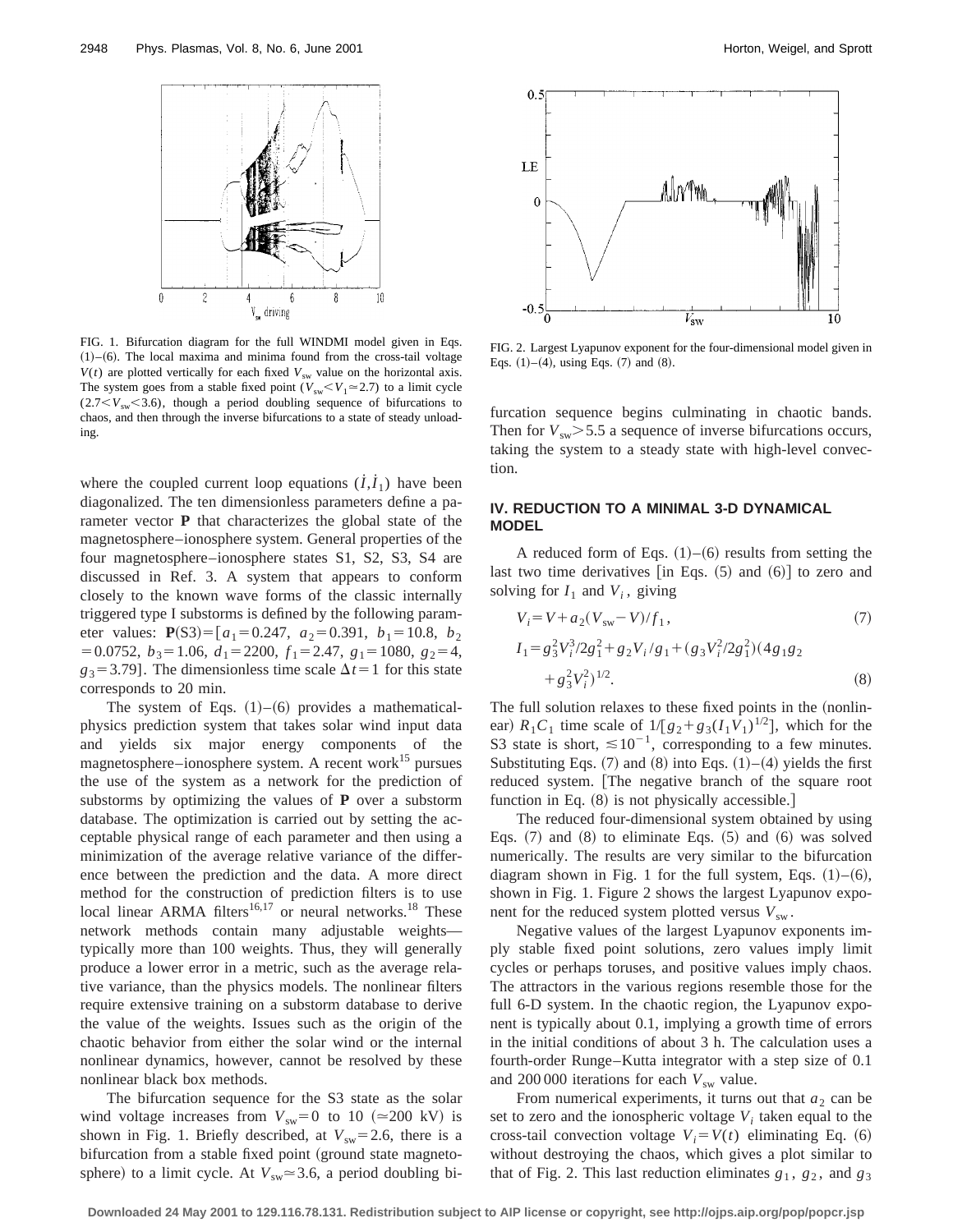from the dynamics, which is a strong reduction that deserves further investigation in a future work. Furthermore, Eq.  $(4)$ can apparently be eliminated as well, giving  $K_{\parallel} = P^{1/2}V$ , for which chaos still occurs. Finally, the cross-tail voltage *V* in Eq. (3) can be replaced with its equilibrium value of  $V_{sw}$ . Putting in all these simplifications gives the following 3-D system:

$$
\frac{dI}{dt} = a_1(V_{\text{sw}} - V),\tag{9}
$$

$$
\frac{dV}{dt} = b_1 I - b_2 P^{1/2} - b_3 V,\tag{10}
$$

$$
\frac{dP}{dt} = V_{\text{sw}}^2 - P^{5/4} V_{\text{sw}}^{1/2} \{ 1 + \tanh\left[d_1(I-1)\right] \}/2. \tag{11}
$$

A further simplification results from replacing the dimensionless pressure  $P$  in Eq.  $(11)$  with its equilibrium value,  $P=(b_1/b_2-b_3V_{sw}/b_2)^2$ . Now define new variables,

$$
x = d_1(I-1),
$$
\n(12)

$$
y = a_1 d_1 (V - V_{sw}), \t\t(13)
$$

$$
z = a_1 b_2 d_1 P^{1/2} - a_1 d_1 (b_1 - d_3 V_{sw}),
$$
\n(14)

in terms of which the 3-D system above can be written as

$$
\frac{dx}{dt} = -y,\tag{15}
$$

$$
\frac{dy}{dt} = c_1 x - b_3 y - z,\tag{16}
$$

$$
\frac{dz}{dt} = -c_2 - c_3 \tanh(x),\tag{17}
$$

where

$$
c_1 = a_1 b_1,
$$
  
\n
$$
c_2 = \frac{1}{4} a_1 d_1 (b_1 - b_3 V_{sw})^{3/2} (V_{sw}/b_2)^{1/2}
$$
  
\n
$$
- a_1 b_2^2 d_1 V_{sw}^2 / 2 (b_1 - b_3 V_{sw}),
$$

and

$$
c_3 = \frac{1}{4}a_1d_1(b_1 - b_3V_{sw})^{3/2}(V_{sw}/b_2)^{1/2}.
$$

The condition that  $b_3V_{sw}$   $\lt b_1$  is that there be a finite part of the cross-tail current driven by the magnetohydrodynamic (MHD) pressure gradient  $j \times B = \nabla p$  condition at the point where *I* hits the critical current  $I_c$ . Here  $c_3 > c_2 > 0$ , and  $a_1$ , $b_1$ , $b_3$  are positive for the physical regimes.

The system has thus been reduced to one with six terms, four parameters, and a single nonlinearity. To verify that the approximations are reasonable, the largest Lyapunov exponent for this system is plotted versus  $V_{sw}$  in Fig. 3(a). Figure  $3(b)$  shows the Lyapunov dimension  $D<sub>L</sub>$ , and Fig. 3(c) shows the bifurcation diagram for the reduced system. The dimension of the attractor in the chaotic regime is only slightly greater than 2.0 and is consistent with calculations of the correlation dimension (not shown).



FIG. 3. Dynamical features of the fully reduced three-dimensional system of equations  $(9)$ – $(11)$ . A comparison with Fig. 2 shows that the transitions between orbit types is well preserved in the minimal model. (a) Largest Lyapunov exponent (LE) as a function of the solar wind dynamo voltage. (b) Lyapunov dimension  $D_{\text{L}}$  of the system. (c) Bifurcation diagram constructed from the turning points of  $x(t) \propto I(t) - I_c$  as a function of  $V_{sw}$ .

There should be little doubt that the hyperbolic tangent is the important nonlinearity in producing the chaos. The 3-D system has a fixed point at  $x^* = -\tanh^{-1}(c_2/c_3)$ ,  $y^* = 0$ ,  $z^*$  $=c_1x^*$  with eigenvalues  $\lambda$  that satisfy

$$
\lambda^3 + b_3 \lambda^2 + c_1 \lambda + c_3 - c_2^2/c_3 = 0.
$$

A Hopf bifurcation occurs at  $c_1b_3 = c_3 - c_2^2/c_3$ , followed by a period doubling route to chaos.

**Downloaded 24 May 2001 to 129.116.78.131. Redistribution subject to AIP license or copyright, see http://ojps.aip.org/pop/popcr.jsp**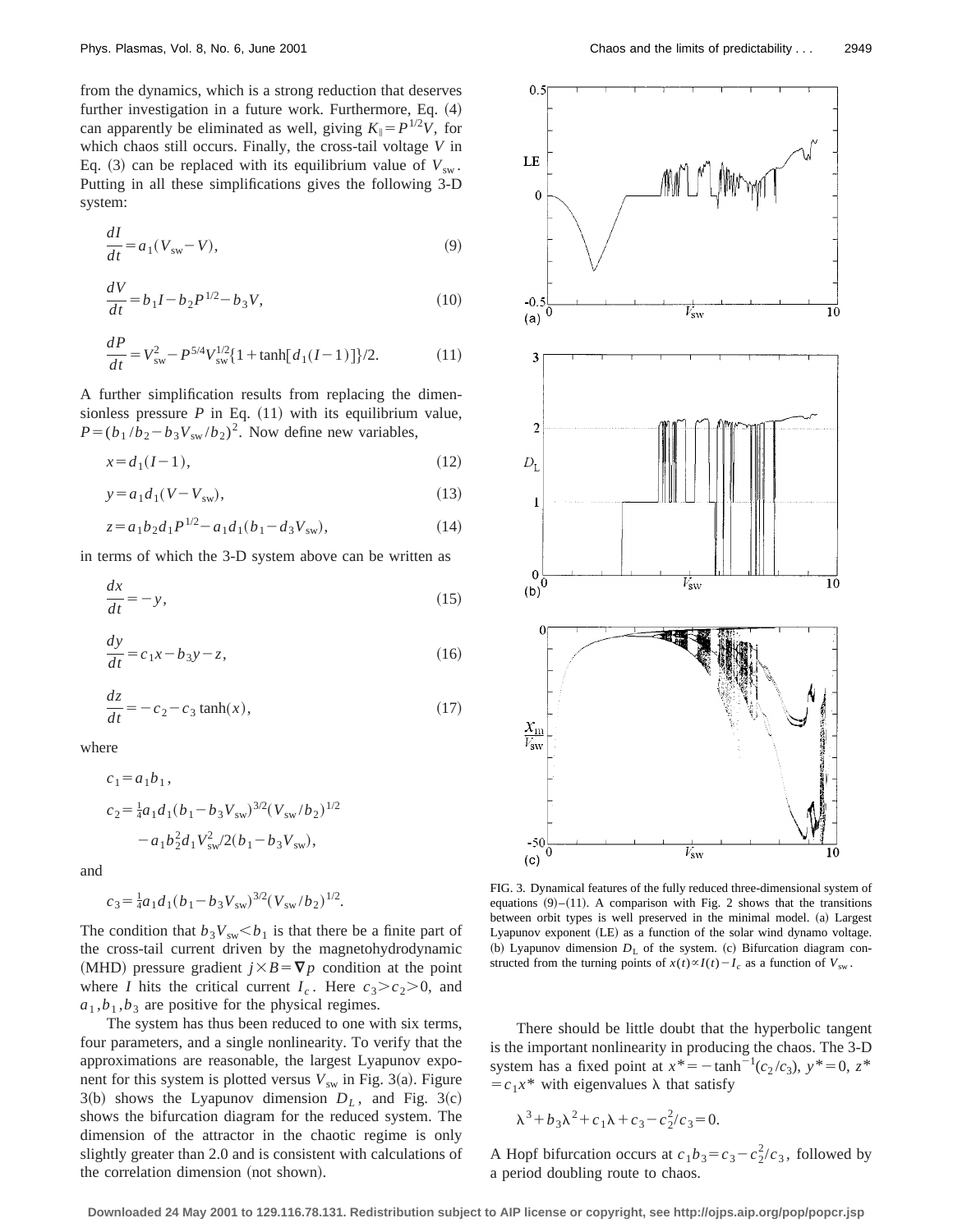

FIG. 4. Relation of current  $x(t)$  (vertical) vs voltage  $y(t)$  (horizontal), showing the characteristic substorm cycles centered about the critical current  $I_c(x=0)$  and the solar wind driving voltage  $V_{sw}(y=0)$ . In the growth phase the current rises clockwise from the lower left to the upper left, reaching the unloading event at the cusp at the upper left center. Then the rapid expansion phase of the substorm starts, with the trajectory moving clockwise to the right to the maximum cross-tail voltage. Finally, the substorm recovery stage begins, taking the trajectory back to the lower left position to repeat the substorm cycle over with a chaotic relationship between the cycles. The orbits cross because this is a projection of the 3-D phase space (with no crossings) onto the 2-D surface.

For this system, the sum of the Lyapunov exponents is  $-b_3$ . From the calculated value for the largest exponent and the fact that one exponent must be zero, the entire spectrum can be obtained for the above parameters with  $V_{sw}$ =4.8 as  $(0.145, 0, -1.205)$ . The Lyapunov dimension is 2  $+0.145/1.205=2.12$ , in good agreement with the calculated correlation dimension of 2.14. A phase-space plot of the attractor projected onto the  $x$  (vertical)- $y$  (horizontal) plane for these parameters is shown in Fig. 4.

The 3-D system in Eqs.  $(12)$ – $(14)$  is equivalent to a jerk form:<sup>19</sup>

$$
\frac{d^3x}{dt^3} + b_3 \frac{d^2x}{dt^2} + c_1 \frac{dx}{dt} = -c_2 - c_3 \tanh(x),
$$
 (18)

for a third-order explicit ordinary differential system with a scalar variable. This is a special case of a damped harmonic oscillator driven by a nonlinear memory term, whose solutions have been studied and are known to be chaotic. The period of the dominant frequency of oscillation is  $2\pi/c_1^{1/2}$  $=$  3.85, corresponding to a real time of about 1 h. In Eq.  $(18)$ , *t* can be rescaled by  $c_1^{1/2}$  to eliminate one of the four coefficients. The dynamical behavior is thus determined by only three parameters. The regions of various dynamical behaviors are plotted in the  $b_3 - V_{sw}$  plane in Fig. 5, with the other parameters, as listed above.

This reduced system  $(18)$  could be implemented electronically since a saturating operational amplifier produces a good approximation to the tanh(*x*) function, although the behavior is somewhat sensitive to the exact nature of the nonlinearity. A circuit for analog solutions of the 3-D system is shown in Fig. 6. More information on the use of circuits with



FIG. 5. Characterization of the dynamical behavior of the system as a function of solar wind driving strength  $(V_{sw})$  and ionospheric damping  $(b_3)$ . The extremely complex (fractal) boundaries between the different types of orbits show the intrinsic limits of predictability of the physical system with imprecise knowledge of the system's parameter vector **P**. For a magnetic cloud encounter with the Earth, the solar wind voltage moves slowly across the plane.

operational amplifiers and diodes to represent such physical systems is given in Ref. 20.

## **V. COMPARISON OF THE FULL AND REDUCED SYSTEMS**

The internal deterministic chaos of the two models for the chosen reference parameters appears similar from the chaotic system measures calculated in Sec. III. Here we show how the differences appear in the time series of the independent variables that determine the global energy components. We start the two systems from the same initial values and with the same parameters and show the results in Fig. 7 for the cross-tail lobe current and the cross-tail convection electric field or voltage. The pressure and other variables can be computed readily. We see that the two signals, while similar in shape and having the same number of large (three) and small (five) events, shift phase with respect to one another. In preparing Fig. 7 we make one time shift to bring the first major energy event into phase agreement for the 6-D and 3-D systems. Subsequently, the signals drift into and out of phase with respect to each other. The second major substorm event occurs first in the 6-D model at *t*  $=$  37 and afterward at  $t = 38$  in the 3-D model. This shift of  $\Delta t = 1$  corresponds to about 20 min for typical magnetosphere–ionosphere parameters. From Fig. 7 this is



FIG. 6. Analog electric circuit computer that obeys the reduced third ordinary differential equation system for the reduced WINDMI model.

**Downloaded 24 May 2001 to 129.116.78.131. Redistribution subject to AIP license or copyright, see http://ojps.aip.org/pop/popcr.jsp**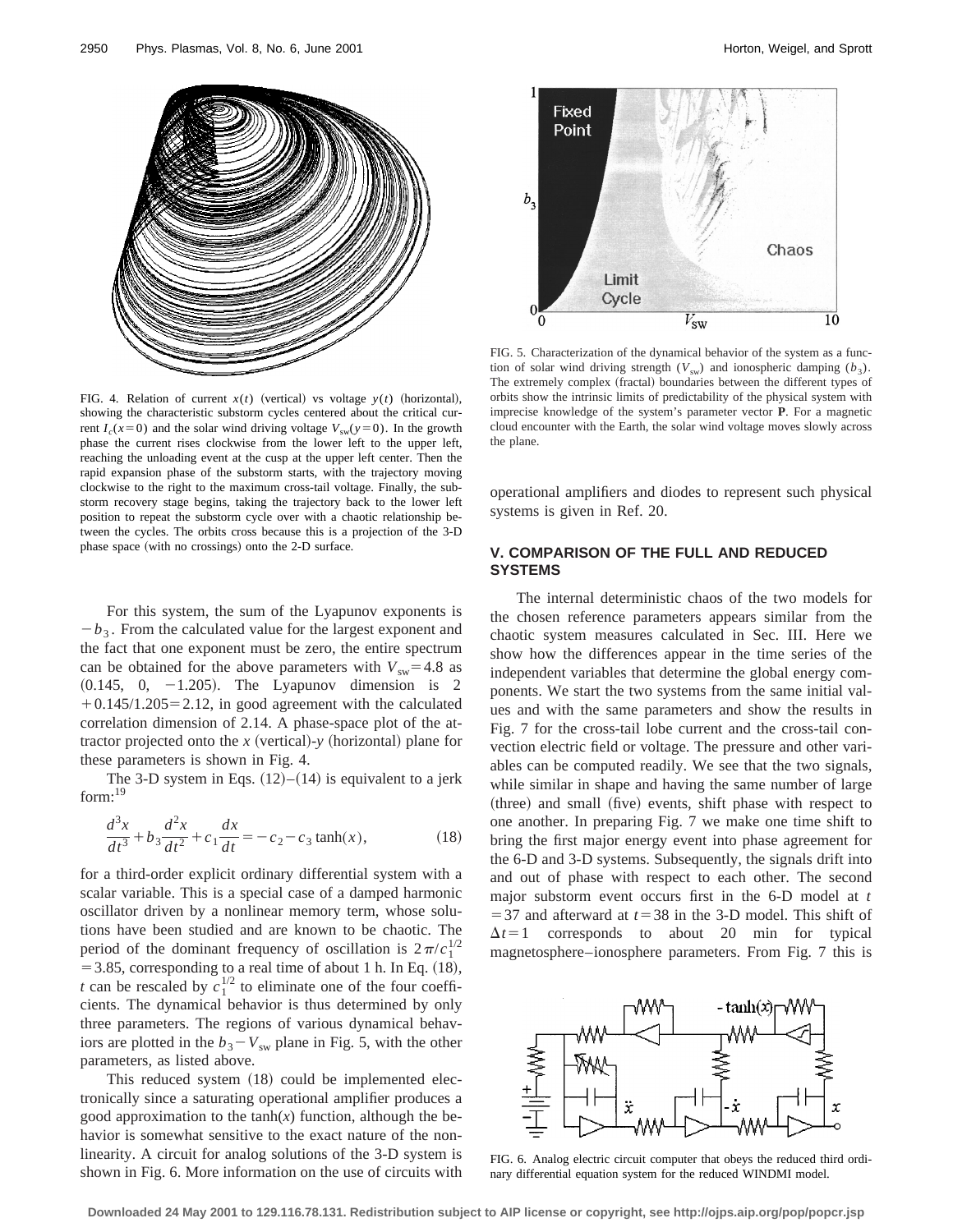

FIG. 7. (a) Time series comparison of a reduced 3-D system with a full 6-D system for state S3. Time series are shifted once in time to a point where  $(V, I)$  of the 3-D system has the same value of  $(V, I)$  as the 6-D system at the first, large substorm at  $t=10$ . The time unit is roughly 20 min for typical  $M-I$  parameters. (b) A phase portrait comparison of  $(V,I)$  for a reduced 3-D system with a full 6-D system for state S3.

comparable to the full width at half-maximum of the substorm event time. For the full run of  $t=80$  (approximately 27) h) there are three strong events and five moderate strength events. The strengths of the moderate level events are comparable between the two substorm models: the timing of three of the five agree within five minutes or so, while two events have a substantial timing difference. Thus, there is broad agreement between the predictions of the two systems, but the arrival times of the energetic events contains a large uncertainty. This uncertainty in arrival times suggests that we look at the probability distributions of the substorm recurrence times for a long run with many large events.

In Fig. 8 we show the probability distributions of the time between similar energetic events, as calculated from taking a surface of section plot for  $x=x_c$ . We run the two systems for long times  $(10^5$  dimensionless time steps) and record the time intervals between the crossing of the surface of the threshold set by the surface of section. Figure 8 shows the resulting distributions of these time intervals. The recurrence time distributions are seen to be exponential to a good approximation: the difference in timing shows up here as a difference in the mean time for the substorm recurrence rate. Both models predict a Poisson (or exponential) distribution



FIG. 8. The time between upper threshold crossings,  $\Delta t$ , at  $x_c = I_{cross}/I_{crit}$  $= 0.9988$ , for a reduced 3-D system and for a 6-D system.

of the recurrence times for the case of constant solar wind driving.

Probability distributions for the convection electric field and the mean plasma pressure at the time of crossing  $x_c$ show non-normal distributions. The distributions are skewed toward large events with an exponential-like decay rather than a Gaussian decay for large events. Thus, the models predict an excess of large substorm events over that which would be obtained for adding Gaussian noise to the system. This is one signature of the internal storage and release mechanism contained in these models used to describe the substorm dynamics. Large MHD simulations with constant solar input drivings also show the storage and release mechanism operating in the solar-wind-driven magnetosphere.

## **VI. CONCLUSIONS AND DISCUSSION**

Starting from the six-dimensional nightside magnetosphere–ionosphere WINDMI model with ten dimensionless physics parameters, we eliminate the fast-evolving fields to derive a new minimal 3-D model of the wind-driven magnetosphere–ionosphere system. Comparisons of the bifurcation properties and the nature of the attractors shows the preservation of the essential features of the full model. Both models make a complex transition from stable fixed points to chaos and back to a high-level fixed point, with the complex boundary shown in detail with a two-parameter subspace shown in Fig. 5. In the chaotic regime of parameter space there is an intrinsic limit to the prediction time, found to be in the range of 3–5 h for the wind-driven Earth magnetosphere–ionosphere system. Viewed as a space weather problem, other effects that limit the predictability of the system arise from uncertainties in initial data, possible errors in the physical parameters, and the external stochasticity of the solar wind.

Including the external stochasticity does not change the character until a threshold is reached, where the excursions induced in the cross-tail convection field become comparable to the oscillations of the field from the substorm cycles.<sup>2</sup> When the external stochastic driver is dominant then the statistics of the magnetosphere–ionosphere fields will be essentially the same as those for the external drive. Thus, for nor